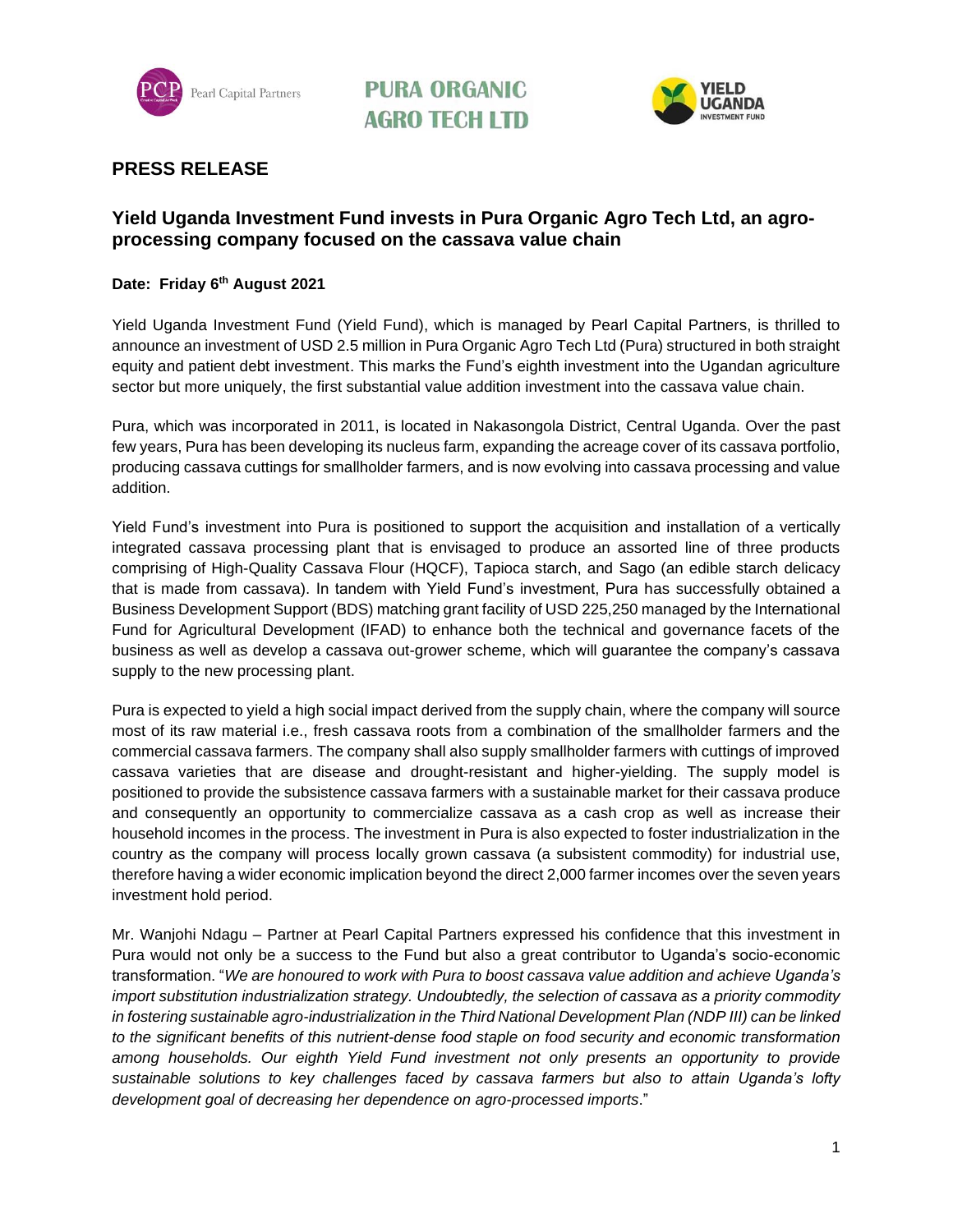

# **PURA ORGANIC AGRO TECH LTD**



Mr. Ramesh Babu said that the investment by Yield Fund was really a timely relief for Pura. *"I want to thank PCP/ Yield Fund for supporting Pura to establish this cassava processing unit, which is a valuable addition to farmers. Pura will buy cassava from out-growers and support them to get value for their produce. Also, the farmers will get cassava cuttings from Pura's farm or supply the cuttings from out-growers who intend to produce cassava roots since they have a buy-back confirmation from Pura. With the production of cassava starch, Uganda can use locally manufactured starch in the packaging industries and save a lot on foreign exchange. Further, Pura intends to export Sago to India and other countries where it is a delicacy food for many, consequently generating foreign income in return. In Salem, India, I saw 600 cassava processing units and posed to ask why we/Uganda can't transform our farmers in the same way. This investment in Pura brings in multiple benefits to all stakeholders and the country at large. My dream is to see at least another 50 similar processing units in a couple of years. Lastly, I thank all the Yield Fund Investors for this wonderful thought of setting up a fund to support farmers and the agriculture sector."* 

European Union (EU) Ambassador to Uganda, H.E Attilio Pacifici said the investment is part of a broad partnership between Uganda and the EU to promote sustainable investments, especially in the agriculture sector. *"This long standing partnership has been bringing concrete results over the years and this investment is one of them. One of the key objectives of this intervention is to support the agroindustrialisation of the country while ensuring the full engagement of smallholder farmers and promoting food quality and security,"* he said.

Lakshmi Moola, the IFAD Country Director for Uganda added "*Pura's addition to Yield Fund's portfolio enhances the diversity of the Fund, as the company focuses on a staple, food secure and nutritious crop – cassava. The domino effect of this investment for rural smallholders will be tremendous and through the BDS facility, IFAD will support Pura in achieving a smallholder inclusive business model.*"





 *Figure 1 Cassava Farm Figure 2 Mother garden*